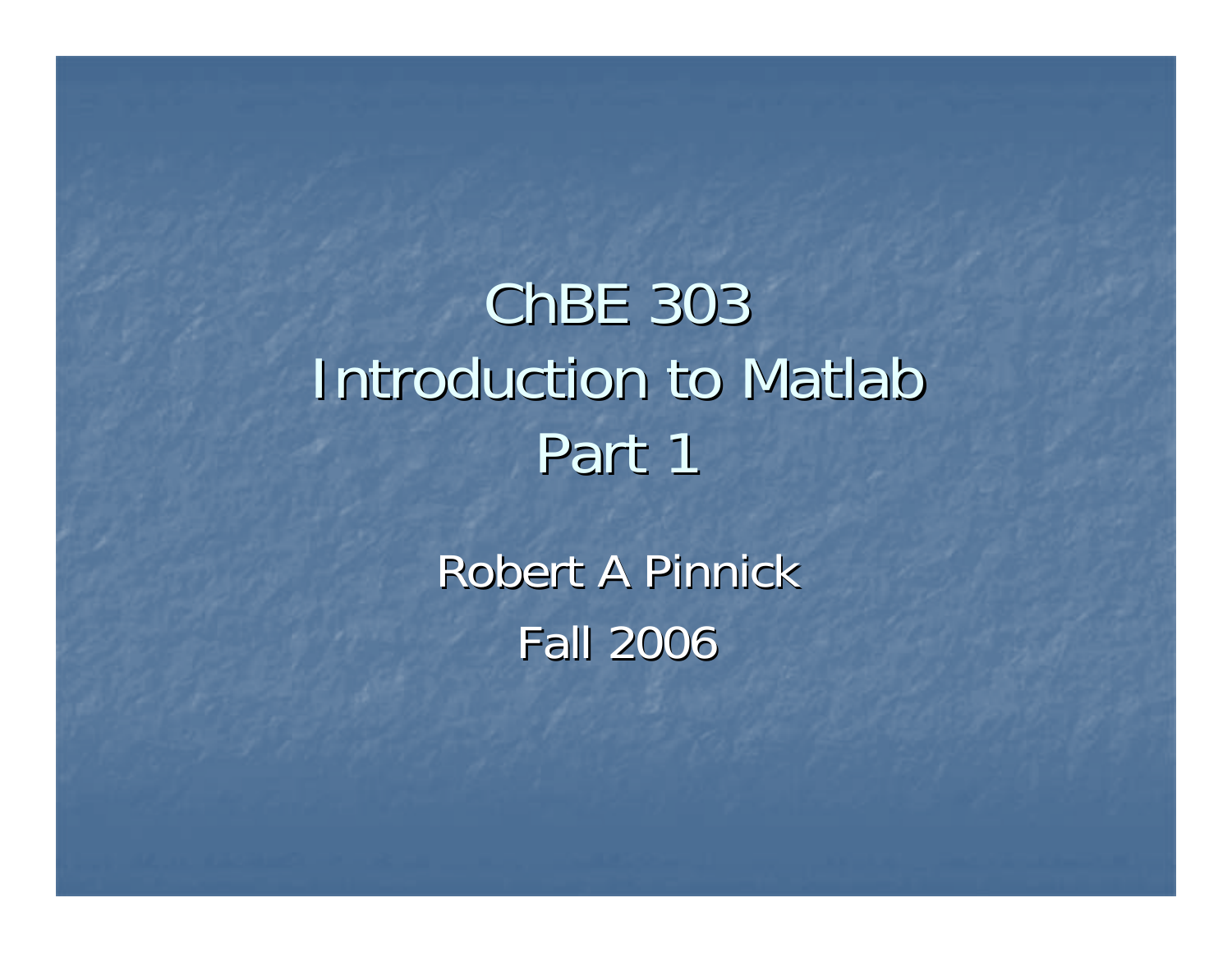# Outline

**Essentials**  $\mathbb{R}^2$ **Rillosophy of Data Storage**  $\mathbb{R}^2$ **E** Mathematical Operators  $\blacksquare$  Elementary **1** - Dimensional Arrays ( Vectors ) **2-Dimensional Arrays ( Matrix )**  $\Box$  Structure Operations ■ Cell Operations **Example Code Rinear Regression**  $\blacksquare$  Numerical Integration **Numerical Solvers** Numerical Solvers  $\blacksquare$  Statistics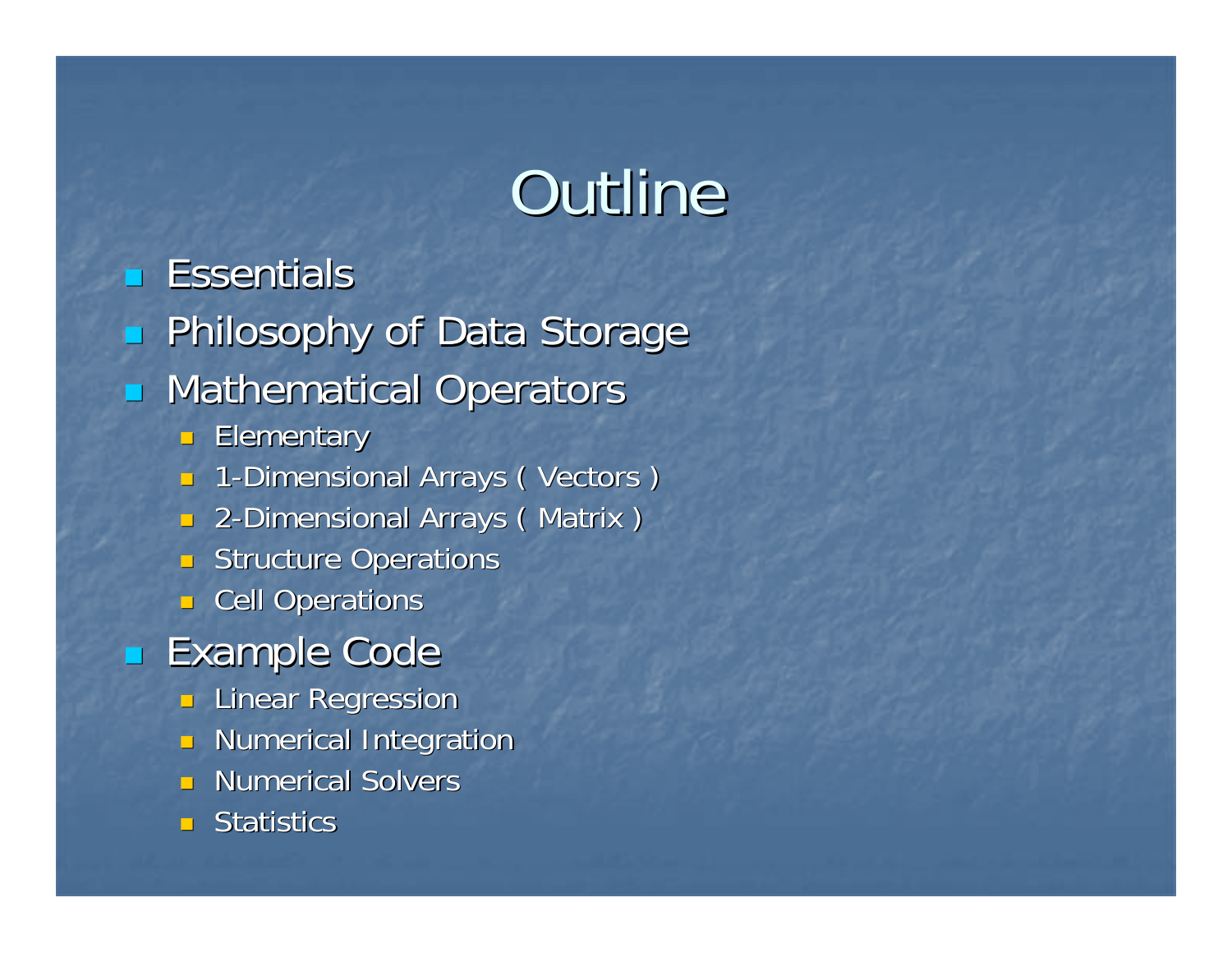### Essentials

 $\overline{\mathcal{L}}$ **Syntax & Logic Help** Syntax & Logic Help  $\textcolor{red}{\blacksquare} >> \textcolor{red}{\blacksquare}$  help <function\_name> **help fzero**  $\textcolor{red}{\blacksquare} \textcolor{red}{>>}$  lookfor  $\textsf{<}$ keyword $\textsf{>}$ **<u>L</u>** lookfor bessel **u** www.mathworks.com **Support (Documentation) & Forum Sections** <u>u www.google.com</u>  $\mathbb{R}^2$ **E** Useful Tips >> clear (variable) >> clear (variable)  $\blacksquare$  Clears All Memory or Specified Variable  $\Box \,\,>>\,\,$ clc **Example 25 Clears Command Window Screen**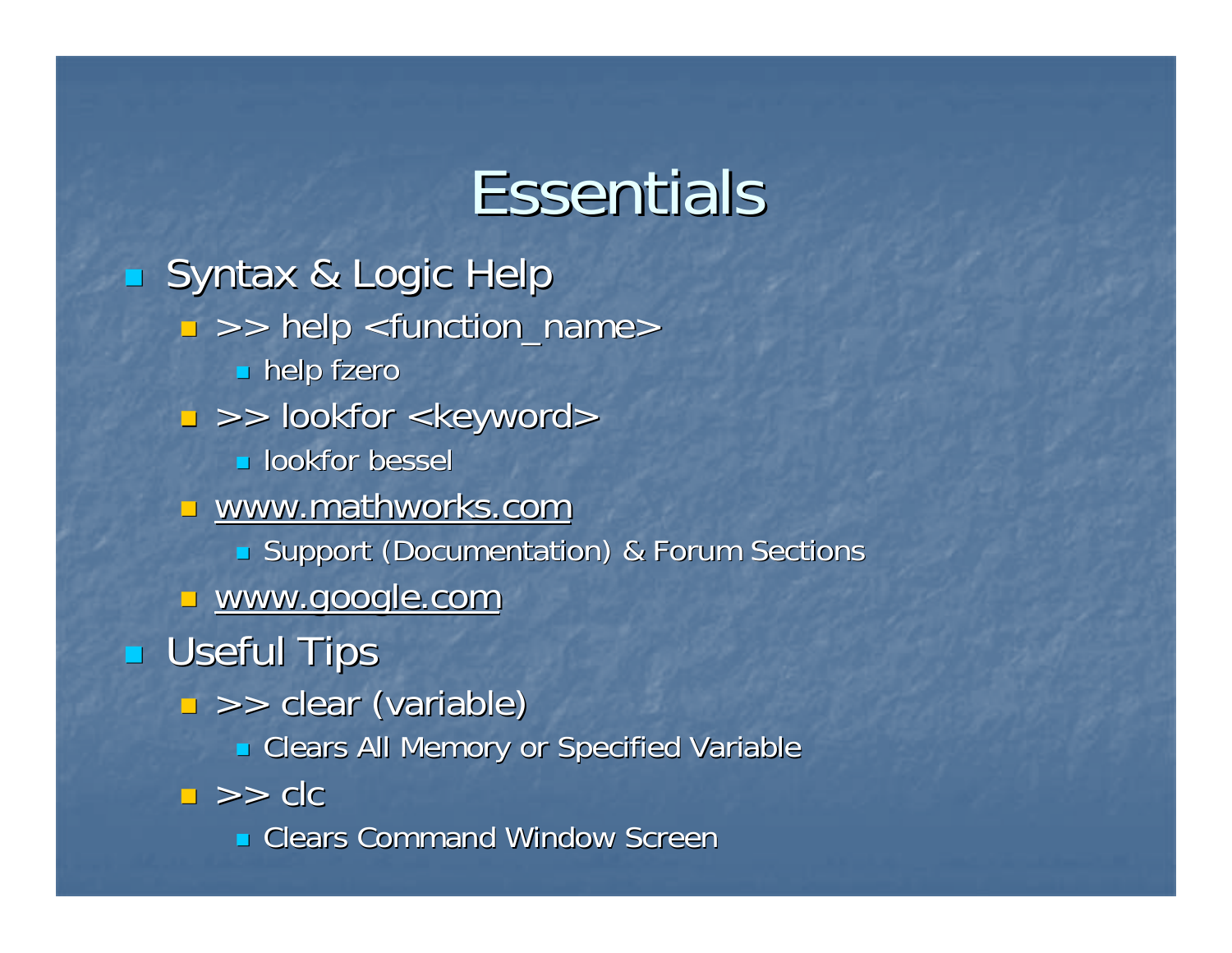## Philosophy of Data Storage

### **- Numerical Values (Ex. 5, 3.14159, 2+i)**

**<u>n</u>** Integers

- $\mathbb{R}^2$ **E Floating (Single & Double)**
- $\mathbb{R}^3$ **E** Complex
- Character Strings (Ex. 'asdf jkl;')
- $\blacksquare$  Structures
- Cells
- Boolean (True / False)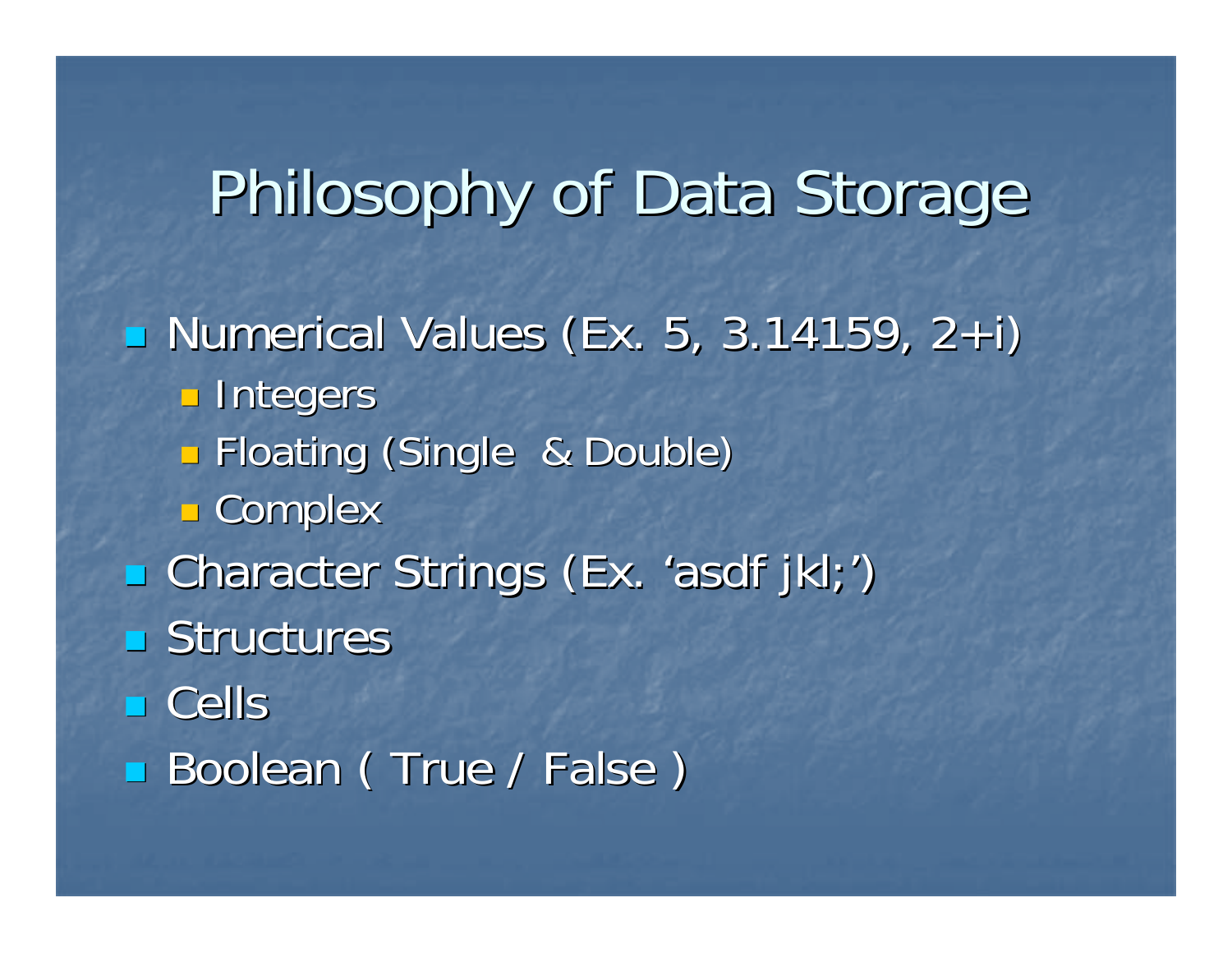**Elementary Operators**  $\blacksquare$  Assignment (=)  $\blacksquare$  >> X = 1;  $\Box >> Y = 3.14159$ ;  $\blacksquare$  Addition  $(+)$  $\blacksquare$  >> Z = X + Y  $\blacksquare$  Z = 4.14159 **Subtraction (** - )  $\Box \gg \angle Z = X - Y$  $\blacksquare$  Z = -2.14159

**B** Multiplication (\*)  $\blacksquare$  >> Z = 2 \* Y  $\blacksquare$  Z = 6.28318  $\blacksquare$  Division  $(\prime)$  $\Box >> Z = 1/4$  $\square$  Z = 0.25 Power (^) Power (^)  $\Box >> Z = 5 \land 3$  $\blacksquare$  Z = 125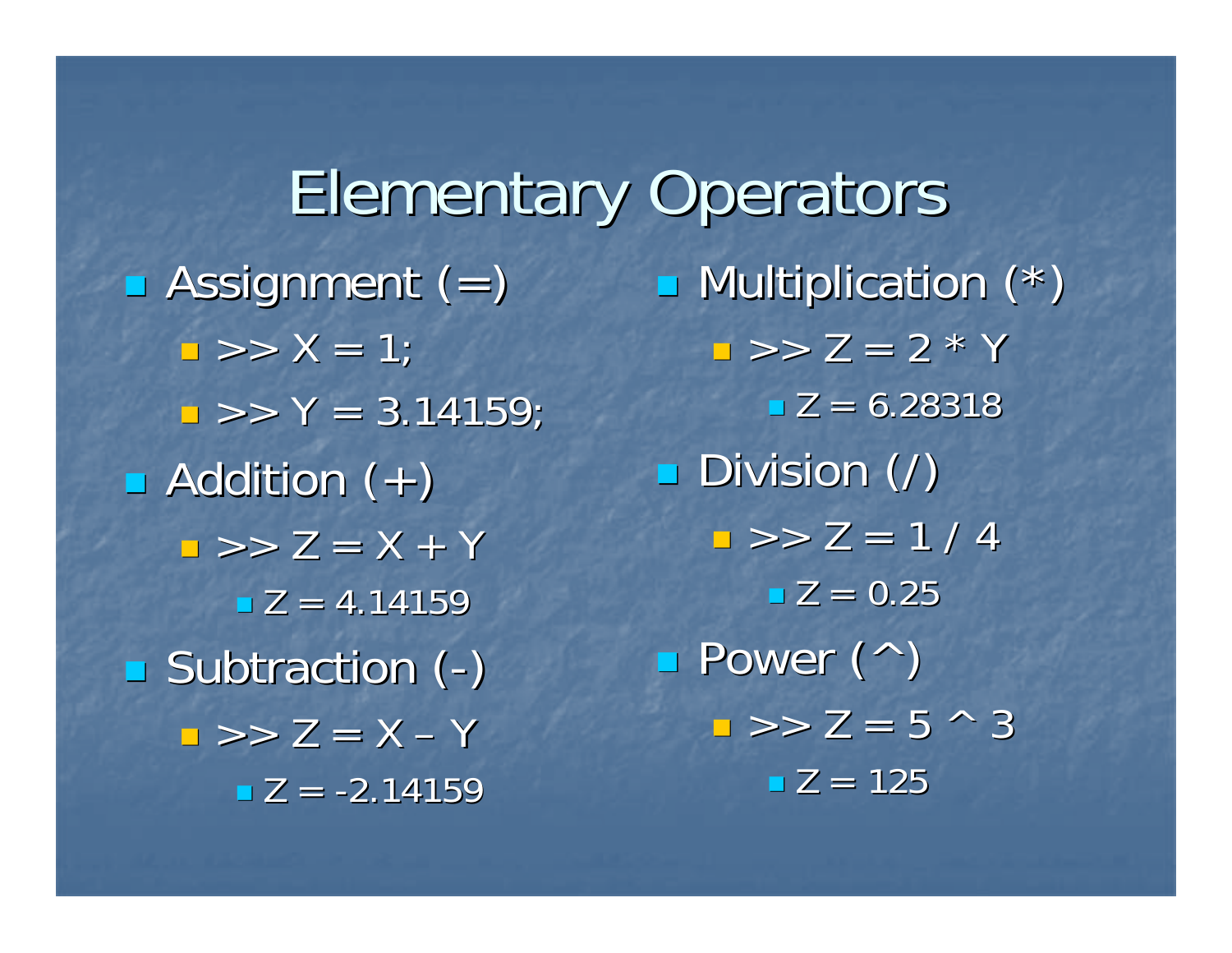**Vector Operators** –- Scalar Operations – $\blacksquare$  Assignment **□ Column**  $\blacksquare$  >> X = [ 1 ; 2 ; 3 ]; **□ Row**  $\blacksquare$  >> Y = [ 1 , 2 , 3 ];  $\blacksquare$  >> Y = [ 1 2 3 ];  $\blacksquare$  Unique Commands  $\blacksquare$  linspace( Initial , Final , # Points ) >> Z = linspace linspace( 5 , 20 , 4 ) ( 5 , 20 , 4 )  $\blacksquare$  Z = [ 5 , 10 , 15 , 20 ];  $\textcolor{red}{\bullet}$  logspace( Initial , Final , # Points ) **Initial:Step:Final**  $\blacksquare$  >> Z = 1:-0.25:0  $\blacksquare$  Z = [ 1 , 0.75 , 0.5 , 0.25 , 0 ] **Index**  $\blacksquare$  Z = 3 –OR –

 $\Box$  >> Z = X(3)  $\Rightarrow$   $>$  Z = X(4)  $>> Z = X(0)$  $\blacksquare$  ERROR !!  $\Box >> Z = X(1:2)$  $\blacksquare$  Z = [ 1 ; 2 ]  $\Box >> Z = \sf{X}([~1~3~])$  $\blacksquare$  Z = [ 1 ; 3 ]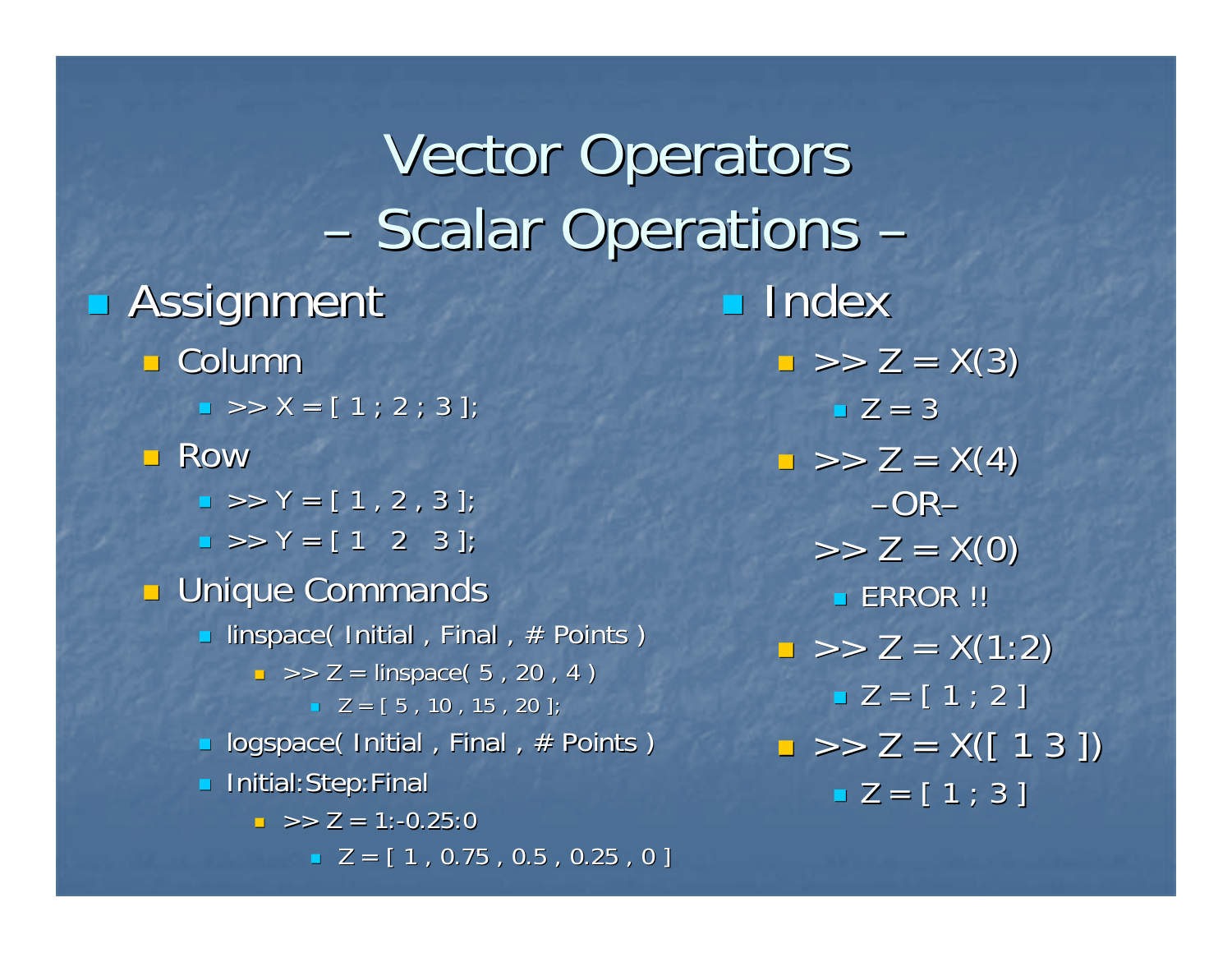### **Vector Operators** –- Scalar Operations –

 $\blacksquare$  Addition  $(+)$  $\blacksquare$  >> Z = X + 2  $\blacksquare$  Z = [ 3 ; 4 ; 5 ]  $\blacksquare$  Subtraction ( - )  $\blacksquare$ Multiplication  $(*)$  $\Box$  >> Z = 2 \* X  $= Z = [2; 4; 6]$  $\blacksquare$  Division (/)  $\Box$  >> Z = X / 2  $\blacksquare$  Z = [ 0.5 ; 1 ; 1.5 ]

#### p. **Summation**



 $\blacksquare$  >> X = [ 1 , 2 , 3 , 4 ];  $\Rightarrow$  Z = sum( X )  $\blacksquare$  Z = 10

### **Product**



 $\blacksquare$  >> Y = [ 1 ; 2 ; 3 ; 4 ];  $\Rightarrow$  Z = prod( Y )  $\blacksquare$  Z = 24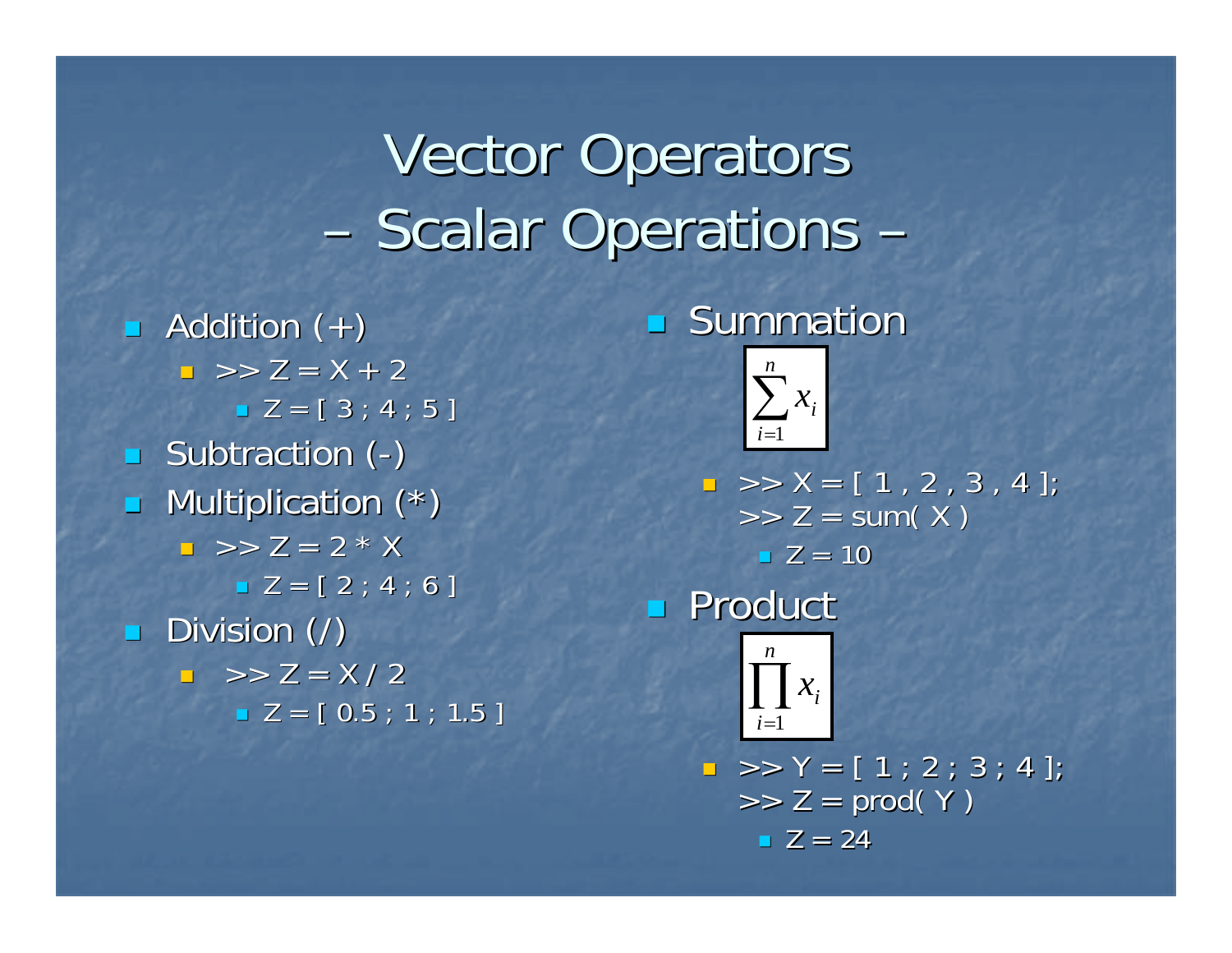# Vector Operators

a l

#### п **Inner Product**

$$
\vec{x} \cdot \vec{y} = \begin{bmatrix} x_1 & \cdots & x_i & \cdots & x_n \end{bmatrix} \begin{bmatrix} y_1 \\ \vdots \\ y_i \\ \vdots \\ y_n \end{bmatrix} = \sum_{i=1}^n x_i y_i
$$

 >> X = [ 1 , 2 , 3 ]; >> X = [ 1 , 2 , 3 ]; >> Y = [ 1 ; 2 ; 3 ]; >> Y = [ 1 ; 2 ; 3 ]; >> Z = X \* Y >> Z = X \* Y Z = 14 Transpose Transpose [ ] ⎥ ⎥ ⎥ ⎥ ⎥ ⎥ ⎦ ⎤ ⎢ ⎣ ⎡ =*niTi nxxxxxx*##"">> Z = X >> Z = X'

### **Euclidean Norm**

$$
\|\vec{x}\| = \vec{x} \cdot \vec{x} = \sum_{i=1}^{n} x_i^2
$$

 >> X = [ 1 , 2 , 3 ]; >> X = [ 1 , 2 , 3 ]; >> Z = X \* X >> Z = X \* X' Z = 14 Cross Product Cross Product

$$
\vec{x} \times \vec{y} = [x_2 y_3 - y_2 x_3 \quad x_3 y_1 - y_3 x_1 \quad x_1 y_2 - y_1 x_2]
$$

$$
X = [1, 2, 3];
$$
  
> Y = [3, 2, 1];  
>> Z = cross(X, Y)  
= Z =

L.  $\blacksquare$  Z = [ 1 ; 2 ; 3 ]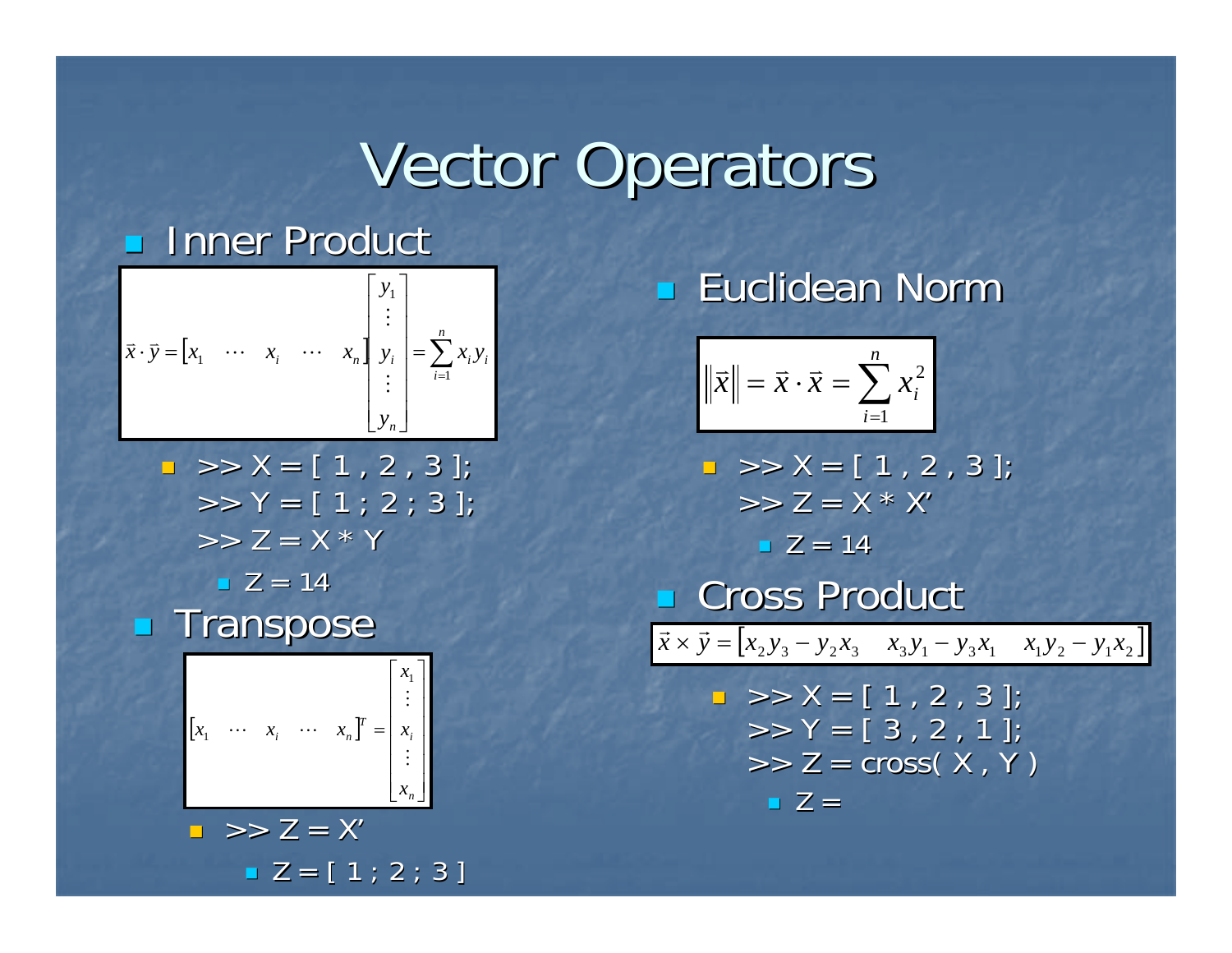### **Vector Operators** –– Element Wise –

 $\blacksquare$  Addition  $(+)$  $\Box >> X = [ 1 , 2 , 3 ];$  $>> Y = [2, 4, 6];$  $>> Z = X + Y$  $\blacksquare$  Z = [  $3$  , 6 , 9 ]; **Subtraction (** - )

**B** Multiplication (.\*)  $\Box >> X = [ 1, 2, 3 ];$  $>> Y = [2, 4, 6];$  $>> Z = X.*Y$  $\blacksquare$  Z = [ 2 , 8 , 18 ];  $\blacksquare$  Division  $($  ./)  $\blacksquare$  Power  $($ . $\wedge$  $)$  $\blacksquare$  >>  $\mathsf{Z} = \mathsf{X}$ .^2  $\blacksquare$  Z  $=$  [ 1 , 4 , 9 ];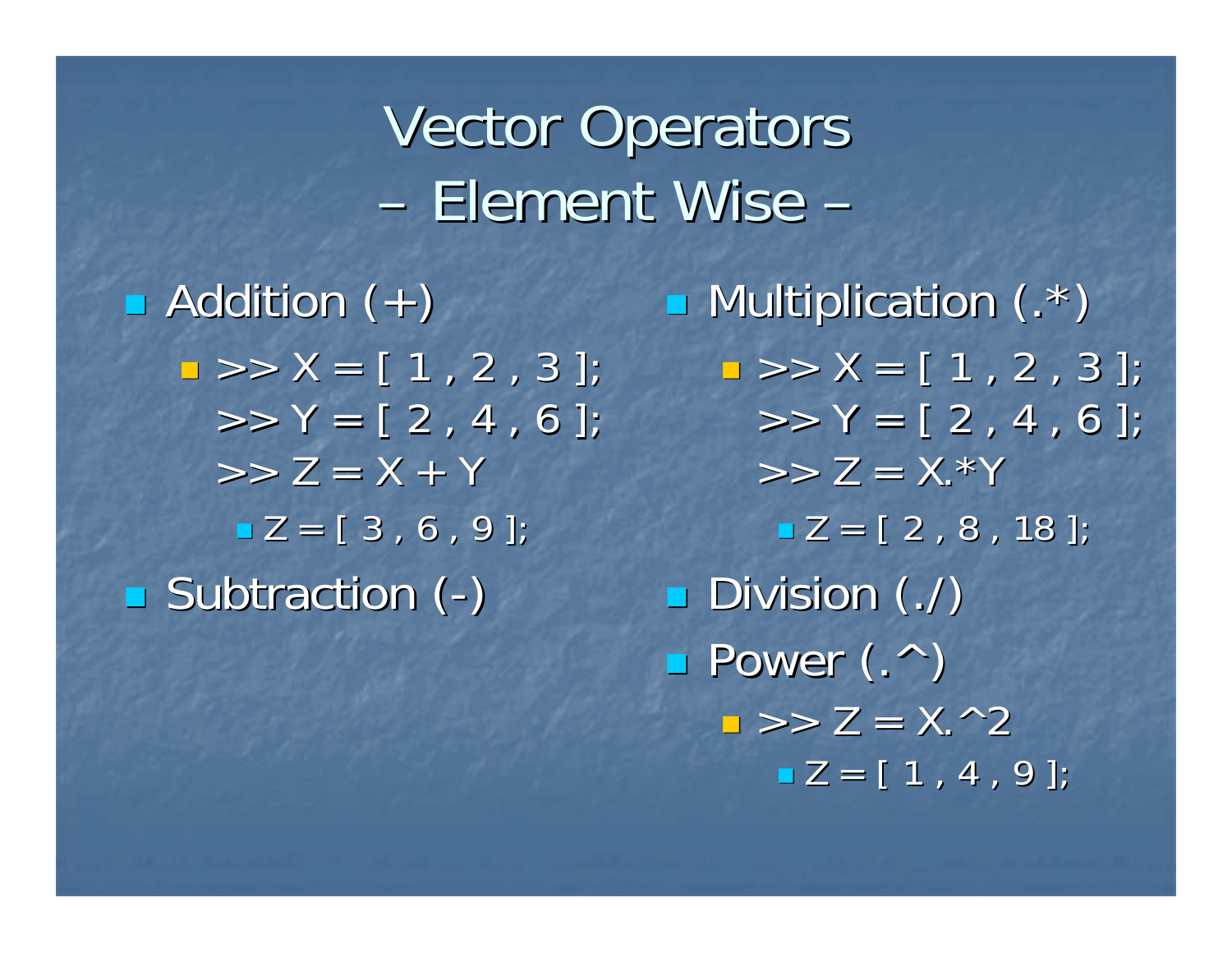# Numerical Integration Numerical Integration

Data ( $y = x^2$ )  $\blacksquare$  ( -6, 36 )  $\overline{\phantom{0}}$  (-3,9)  $\overline{\phantom{0}}$  (  $0$  ,  $0$  )  $\overline{\phantom{0}}$  (3,9)  $\blacksquare$  (  $6$  ,  $36$  )  $\mathbb{R}^2$ Code



$$
X = [-6, -3, 0, 3, 6];
$$
  
\n>> Y = [-36, 9, 0, 9, 36];  
\n>> Z = sum(trapz(X, Y));  
\nZ = 162  
\n>> Z = QUAD( INLINE('X.^2'), -6...6)  
\nZ = 144

 $\mathbb{R}^2$ Algorithms  $\blacksquare$  Trapezoidal Rule

 $\Box$  Simpson's Rule

 $\blacksquare$  Etc.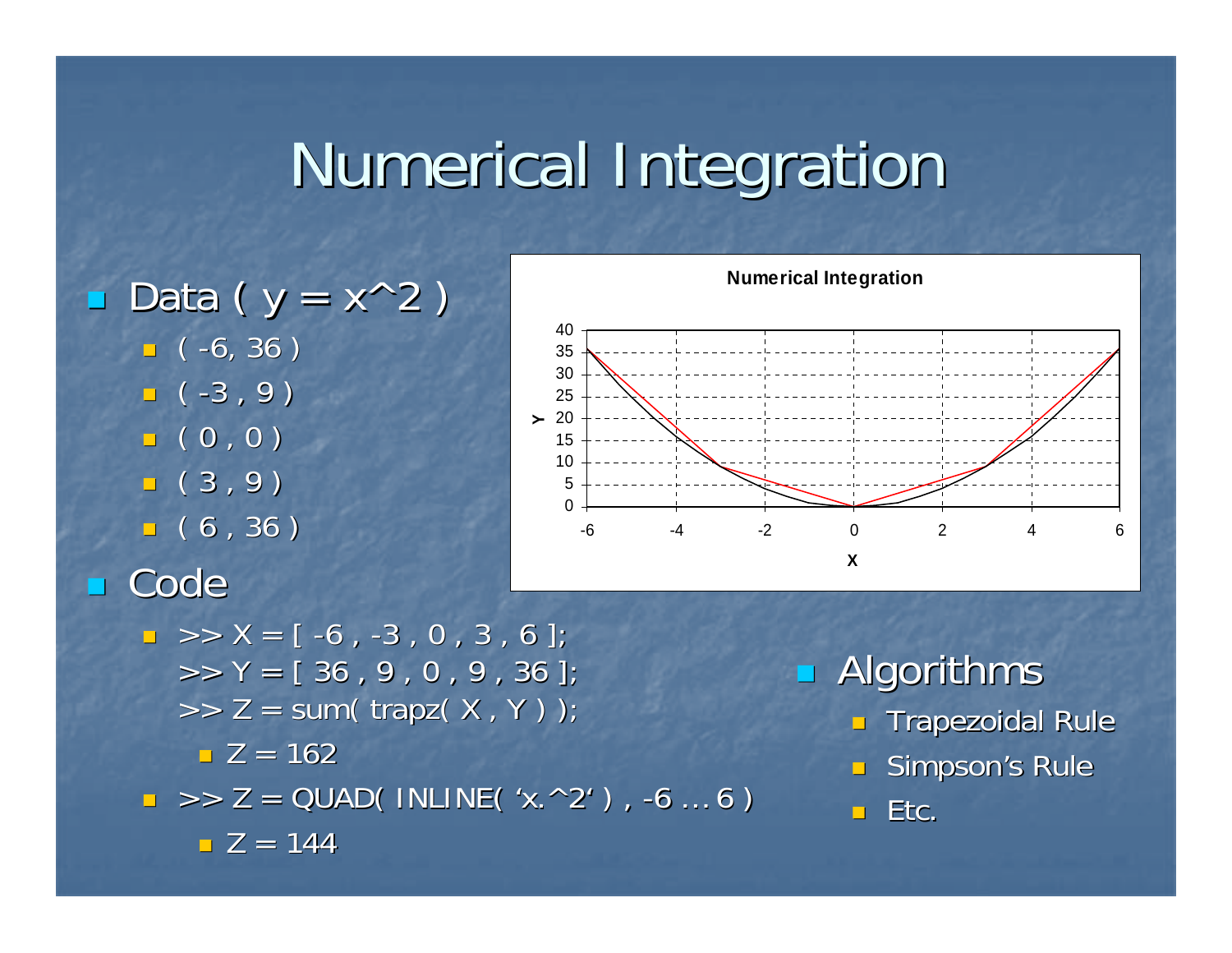### **Statistics Functions**

*n*

 $\sum x_i$ 

*n*

*i*

*x*

 $\mathbb{R}^2$  Mean  $\blacksquare$  >> X = rand(10);  $\Box \gg Y = \text{mean}(X)$ n Median  $\Box \gg Y = \text{mean}(X)$  $\blacksquare$  $\blacksquare$  Maximum  $\Box$  >> Y = max( X )  $\blacksquare$  Minimum  $\Box >> \Upsilon = \text{min}(\ \Upsilon)$ *x*  $=$  $\frac{i=1}{}$ 

### **Standard Deviation**



 $\Box >> \Upsilon = \mathsf{std}(\ \mathsf{X}\ )$ ■ Sort  $\Box$  >> Y = sort( X )  $\blacksquare$  Find  $\textsf{I} \textsf{I} \textsf{I} >$  > Y = X( find( X > 0.5 ) )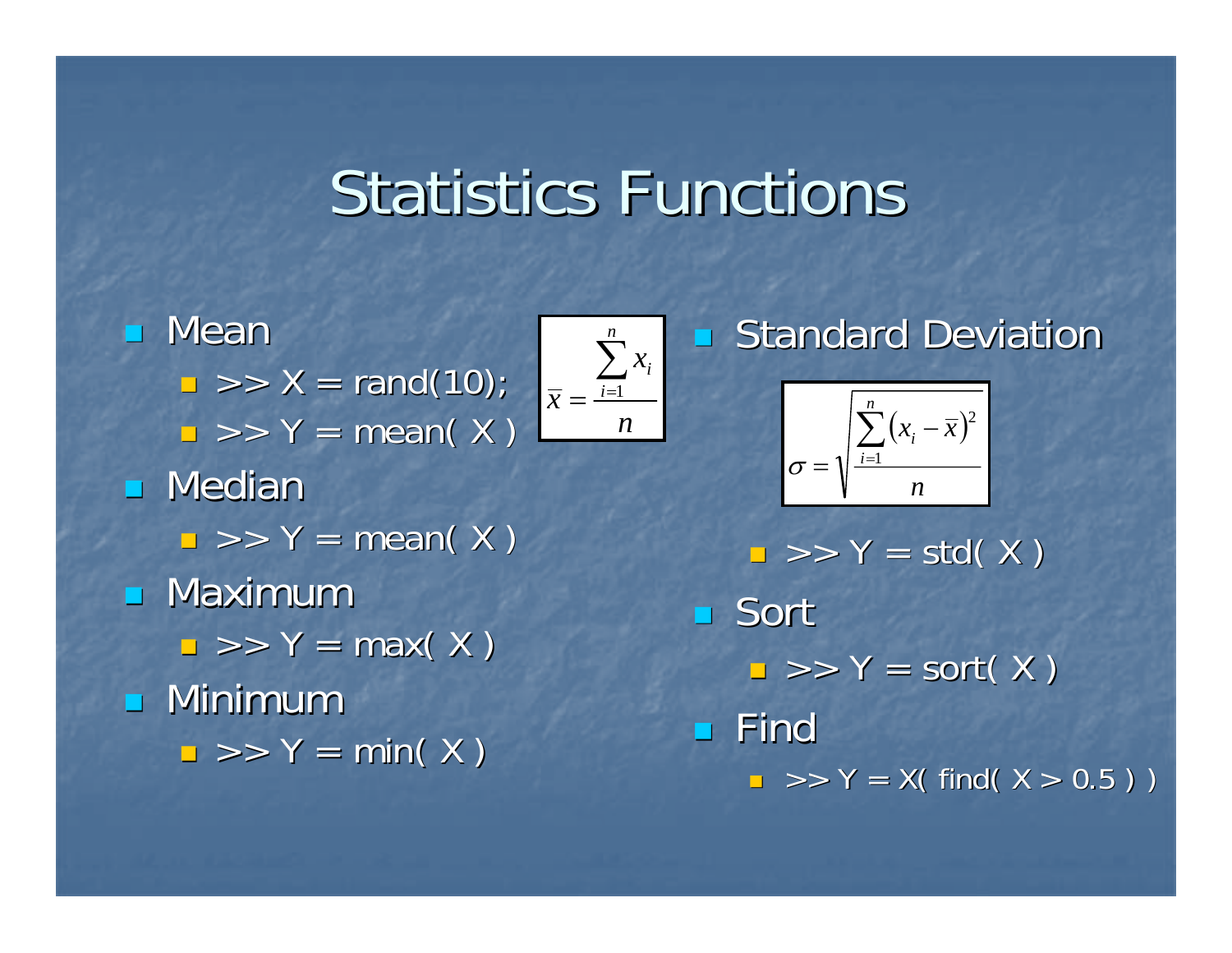**Matrix Operators** –- Scalar Operations – $\mathbb{R}^2$ **B** Assignment  $\Box >> \sf{X} = [ 1\, ,\, 2\, ;\, 3\, ,\, 4\, ]$ **<u>D</u>** Concatenation  $\Box$  >> X = 1:3;  $>> Y = [ X ; 2^* X ]$  $\blacksquare$   $\mathsf{Y} = [\begin{array}{ccc} 1 \end{array}, 2 \end{array}, 3 \begin{array}{ccc} ; 2 \end{array}, 4 \end{array}, 6]$ **Index**  $\Box$  >> Z = X(1,2) –OR– $>> Z = X(3)$  $\blacksquare$  Z = 3  $\Box >> Z = X(2,3)$ –OR– $>> Z = X(5)$  $\blacksquare$  ERROR !! **Unique Functions**  $\blacksquare$  Identity Matrix eye( Column, Row )  $\blacksquare$  >> X = eye(2,2)  $\blacksquare$   $\mathsf{X} = \left[\begin{array}{ccc} 1 \ , \, \mathsf{0} \ ; \, \mathsf{0} \ , \, \mathsf{1} \end{array}\right]$ **E** Zeros & Ones Matrix **E** zeros( Column , Row )  $\textcolor{red}{\blacksquare}$  ones( Column , Row )  $\overline{\phantom{a}}$  Random # ( 0  $\overline{\phantom{a}}$  $-1)$ rand( Column, Row )  $\blacksquare$  >> X = rand( 2, 2 )  $\blacksquare$  X = [ 0.5234 , 0.9246 ; 0.2862 , 0.7378 ] ; 0.2862 , 0.7378 ]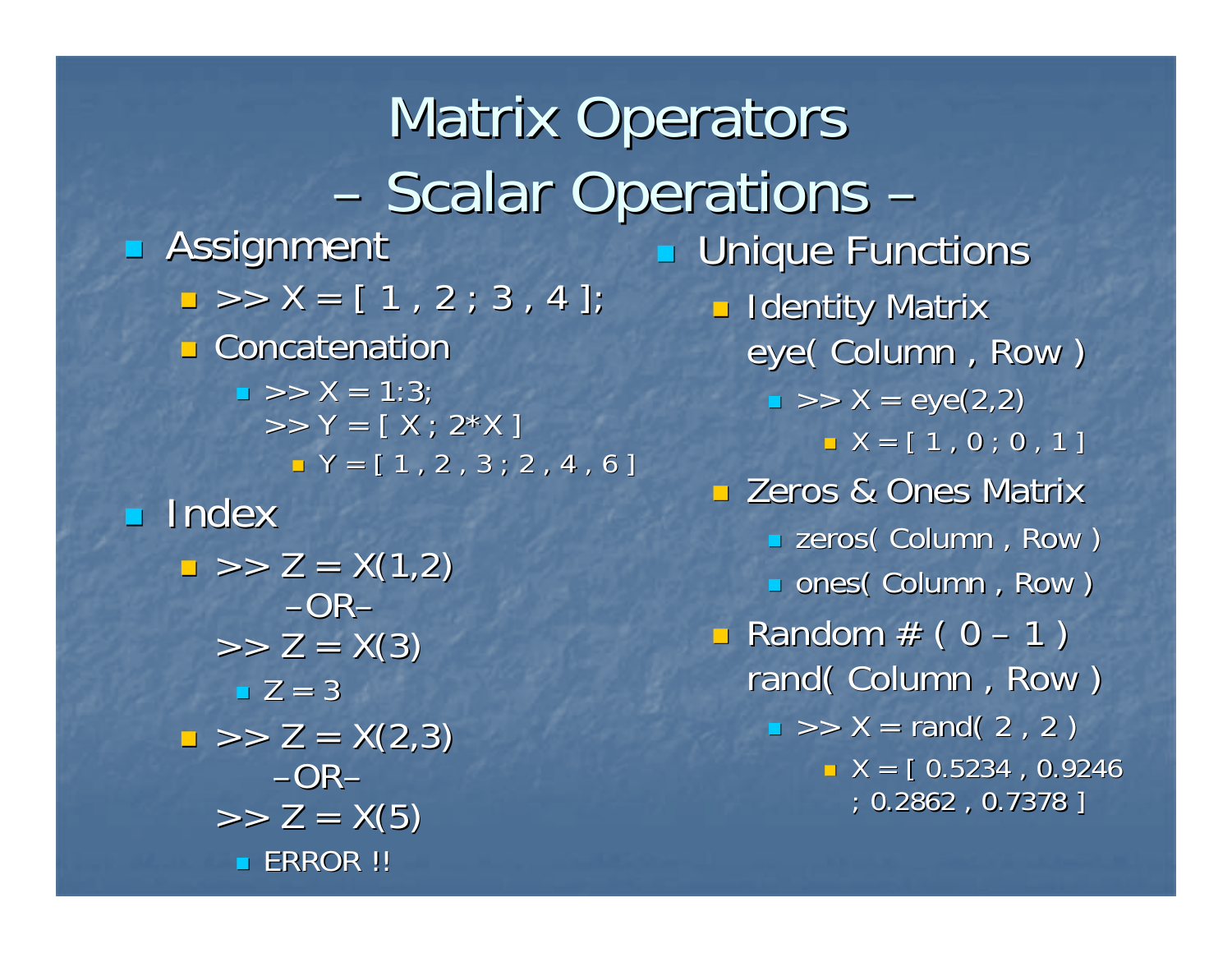#### **Matrix Operators** –- Scalar / Element Wise –**Scalar Operations**  $\blacksquare$  Addition  $(+)$  $\blacksquare$  >>  $\mathsf{Z}$  =  $\mathsf{X}$  + 2  $\blacksquare$  Z = [ 3 , 4 ; 5 , 6 ] Subtraction ( - )  $\mathbb{R}^2$ **D** Multiplication (\*)  $\blacksquare$  >>  $\mathsf{Z}$  = 2 \* X  $\blacksquare$  Z = [ 2 , 4 ; 6 , 8 ]  $\blacksquare$  Division  $(\prime)$ **Element Wise Operations**  $\overline{\phantom{a}}$  Addition (+)  $\blacksquare$  >> X = [ 1 , 2 ; 3 , 4 ];  $>> Y = [4, 3; 2, 1]$ ;  $>> Z = X+Y$  $\blacksquare$  Z = [ 5 , 5 ; 5 , 5 ]  $\blacksquare$  Subtraction ( - )  $\blacksquare$  Multiplication  $\blacksquare$  >> Z = X.\*Y  $= Z = [4, 6; 6, 4]$

 $\blacksquare$  Division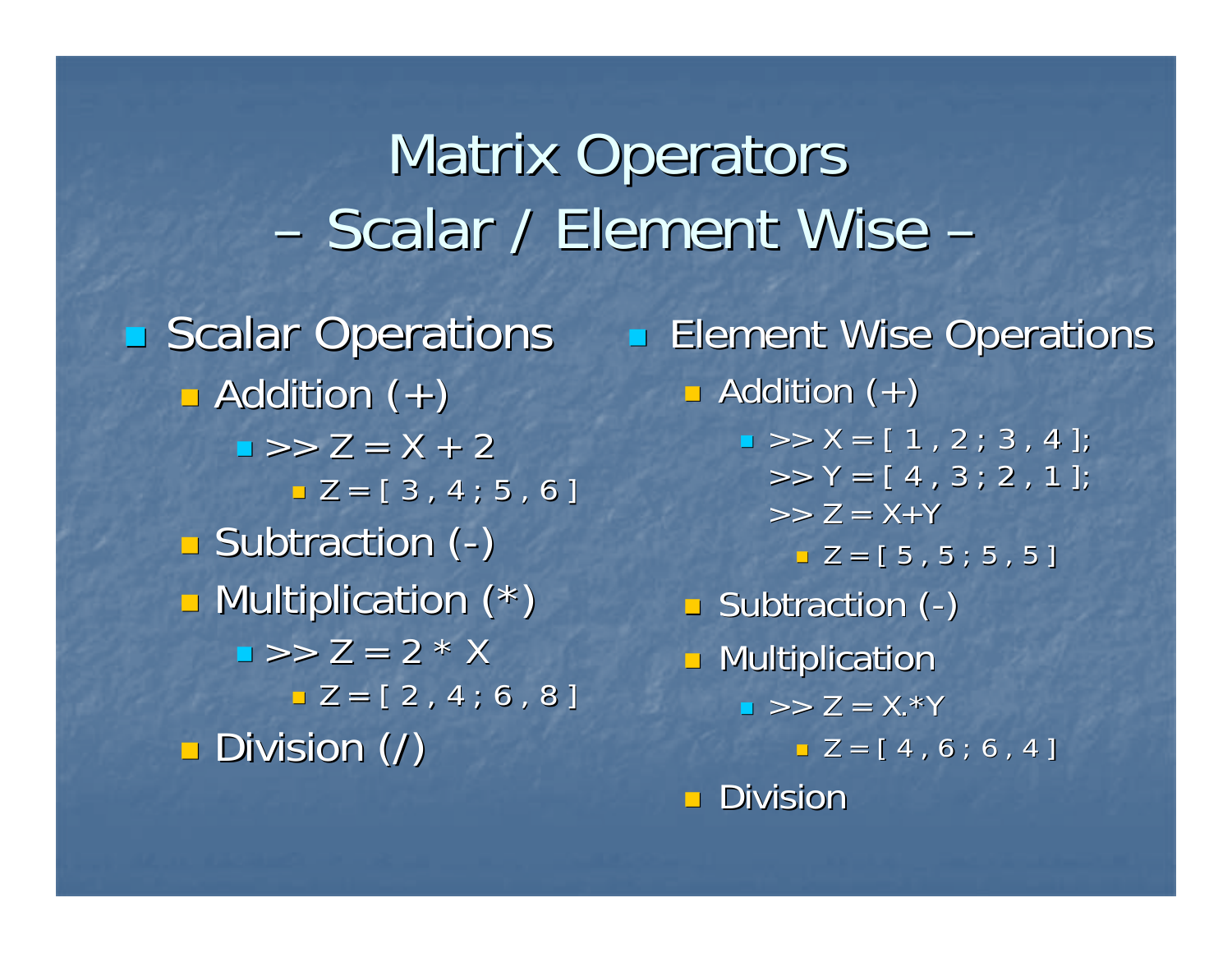#### **Matrix Operations** –– Linear Algebra  $\ldots$  A  $x = b$ –

 $\mathbb{R}^2$  $b = ?$  $\blacksquare$  >> A = [ 1 , 2 ; 3 , 4 ];  $>> x = [1; 2];$  $>> b = A^*x$  $\blacksquare$  b = [5 ; 11 ];

$$
A \cdot \bar{x} = \begin{bmatrix} A_{1,1} & \cdots & A_{1,i} & \cdots & A_{1,n} \\ \vdots & \ddots & \vdots & \vdots & \vdots \\ A_{i,1} & \cdots & A_{i,i} & \cdots & A_{i,n} \\ \vdots & \vdots & \vdots & \ddots & \vdots \\ A_{n,1} & \cdots & A_{n,i} & \cdots & A_{n,n} \end{bmatrix} \begin{bmatrix} x_1 \\ \vdots \\ x_i \\ \vdots \\ x_n \end{bmatrix} = \begin{bmatrix} \sum_{i=1}^{n} A_{1,i} x_i \\ \vdots \\ \sum_{i=1}^{n} A_{1,i} x_i \\ \vdots \\ \sum_{i=1}^{n} A_{n,i} x_i \end{bmatrix} = \begin{bmatrix} b_1 \\ \vdots \\ b_i \\ \vdots \\ b_n \end{bmatrix} = \bar{b}
$$

 $\blacksquare$   $X = ?$  $\Box >> {\sf A} = [ 1 \, , \, 2 \, ; \, 3 \, , \, 4 \, ]$  $>> b = [5; 11];$  $>> X = A \$  $\blacksquare$   $X = [1; 2]$ ; П  $\blacksquare$  Algorithms  $\ldots$ **<u>n</u>** Gaussian Elimination **LU Factorization**  $\blacksquare$  Etc.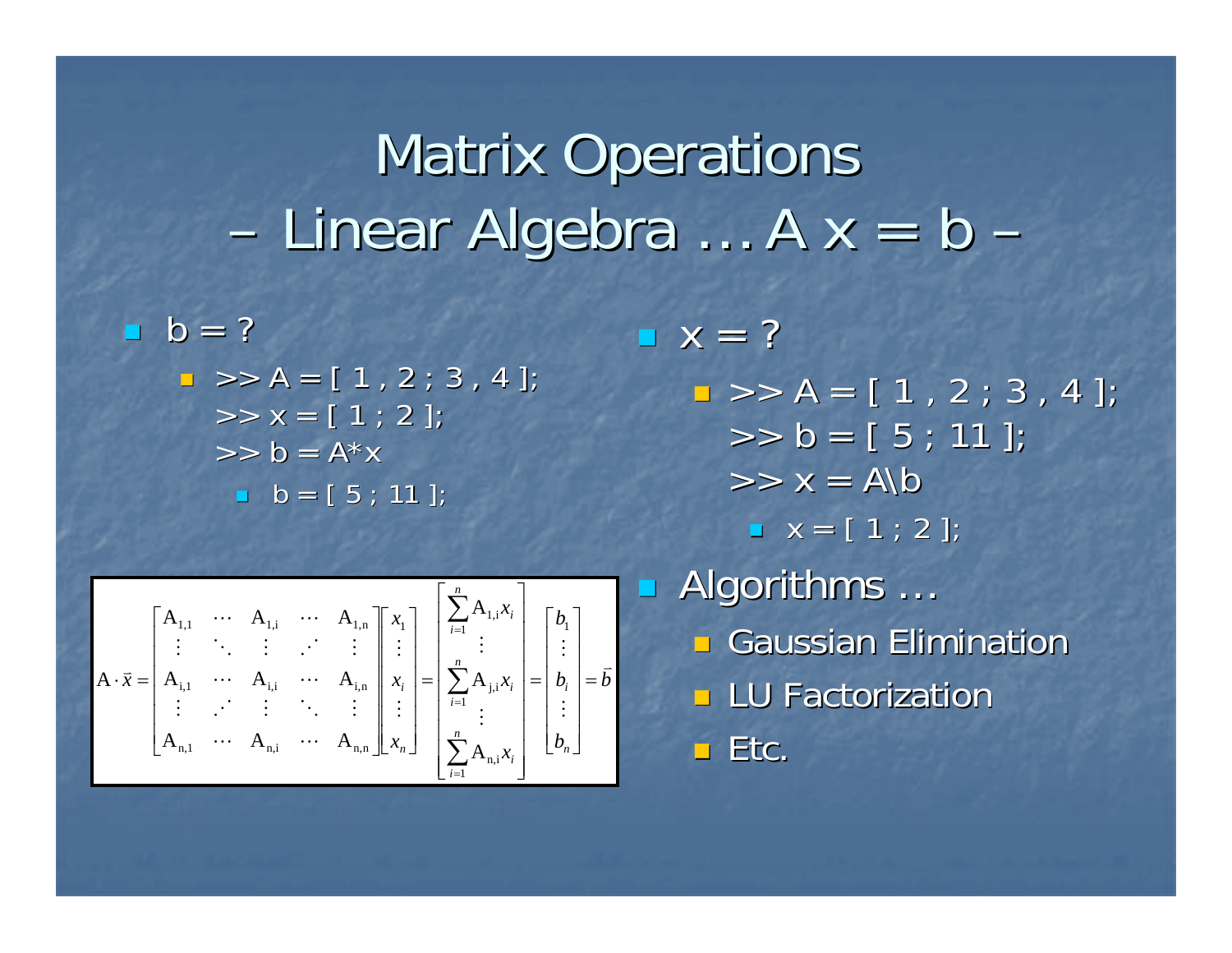# **Matrix Operations**

### **<u></u>** Inverse

- $\blacksquare$  >> X = [ 1 2 3 ; 2 3 1 ; 3 1 2];
- $\blacksquare$  >> Y = inv(X);
- $\Box \,\,\,\>>\,\,Z\,=\,{\mathsf X}^\star\,{\mathsf Y}$ Z = [ 1 0 0 ; 0 1 0 ; 0 0 1 ] Z = [ 1 0 0 ; 0 1 0 ; 0 0 1 ]
- **Determinant**

$$
z > Z = det(X)
$$
  

$$
Z = -18
$$

×. EXAMPLE  $(2 \times 2)$ 

$$
\mathbf{X} = x_{1,1} x_{2,2} - x_{2,1} x_{1,2}
$$

 $\blacksquare$  EXAMPLE (3 x 3)

 $x_{1,2}x_{2,1}x_{3,3} + x_{1,3}x_{3,2}x_{2,1} - x_{1,3}x_{2,2}x_{2,1}$  $\mathbf{X} = x_{1,1}x_{2,2}x_{3,3} - x_{1,1}x_{3,2}x_{2,3} + x_{1,2}x_{2,3}x_{3,1} - \cdots$  p. Eigenstates

 $\mathbf{A}\mathbf{x} = \alpha\mathbf{x}$ 

- $\Box\, \, >>\, [\, \, \mathsf{V}\, \, ,\, \mathsf{D}\, \, ]\, =\, \mathsf{eig}(\mathsf{Z})$ 
	- Eigenvalues ...
	- $\blacksquare$  D = [-1.73, 1.73, 6.00]
	- Eigenvectors ...
	- $\blacksquare$  V =  $[$  0.79 0.21 0.58 ; -0.21  $-0.79$   $0.58$  ;  $-0.58$   $0.58$   $0.58$ ]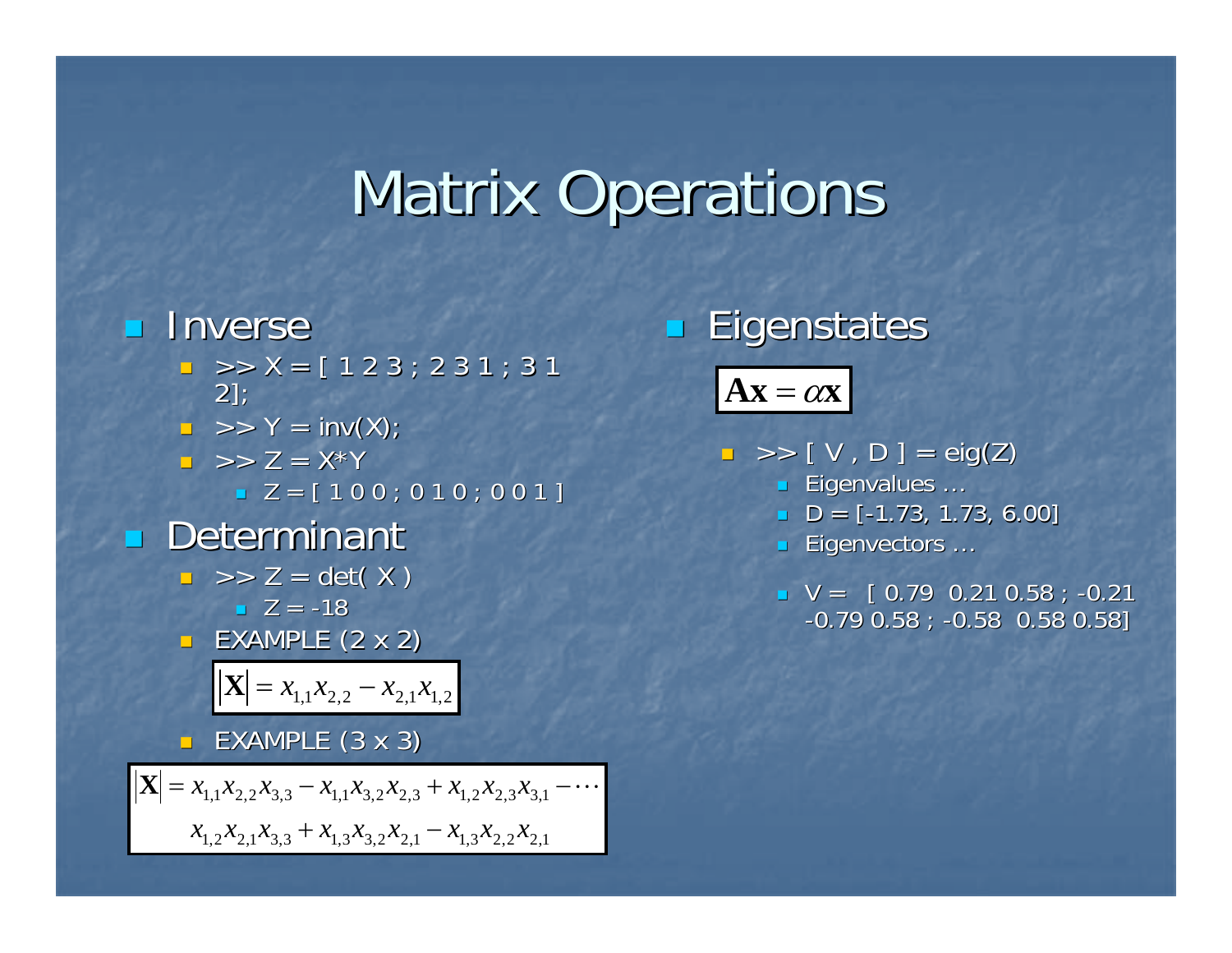## **Linear Regression**

■ Data …  $\blacksquare$  ( 2, 3 )  $\blacksquare$  ( 4, 7 )  $\overline{\phantom{0}}$  (  $5, 10$  )  $\overline{\phantom{0}}$  (  $6, 10$  )  $\overline{\phantom{0}}$  (  $\overline{\phantom{0}}$   $($   $\overline{\phantom{0}}$   $\overline{\phantom{0}}$   $($   $\overline{\phantom{0}}$   $\overline{\phantom{0}}$   $($   $\overline{\phantom{0}}$   $\overline{\phantom{0}}$   $\overline{\phantom{0}}$   $($   $\overline{\phantom{0}}$   $\overline{\phantom{0}}$   $\overline{\phantom{0}}$   $($   $\overline{\phantom{0}}$   $\overline{\phantom{0}}$   $\overline{\phantom{0}}$   $($   $\overline{\phantom{0}}$   $\over$  **QR Factorization**  $\blacksquare$  >> X = [ 2 ; 4 ; 5 ; 6 ; 7 ] ;  $>> Y = [3; 7; 10; 10; 12];$  $>> A = [ X, ones(size(X)) ]$ ; >> COEF = A \ Y  $\blacksquare$  COEF = [ 1.7838 , -0.1622 ]  $\blacksquare$  Polyfit  $\Box$   $>>$  COEF = polyfit( X , Y , 1 )  $\blacksquare$  COEF = [ 1.7838 , -0.1622 ]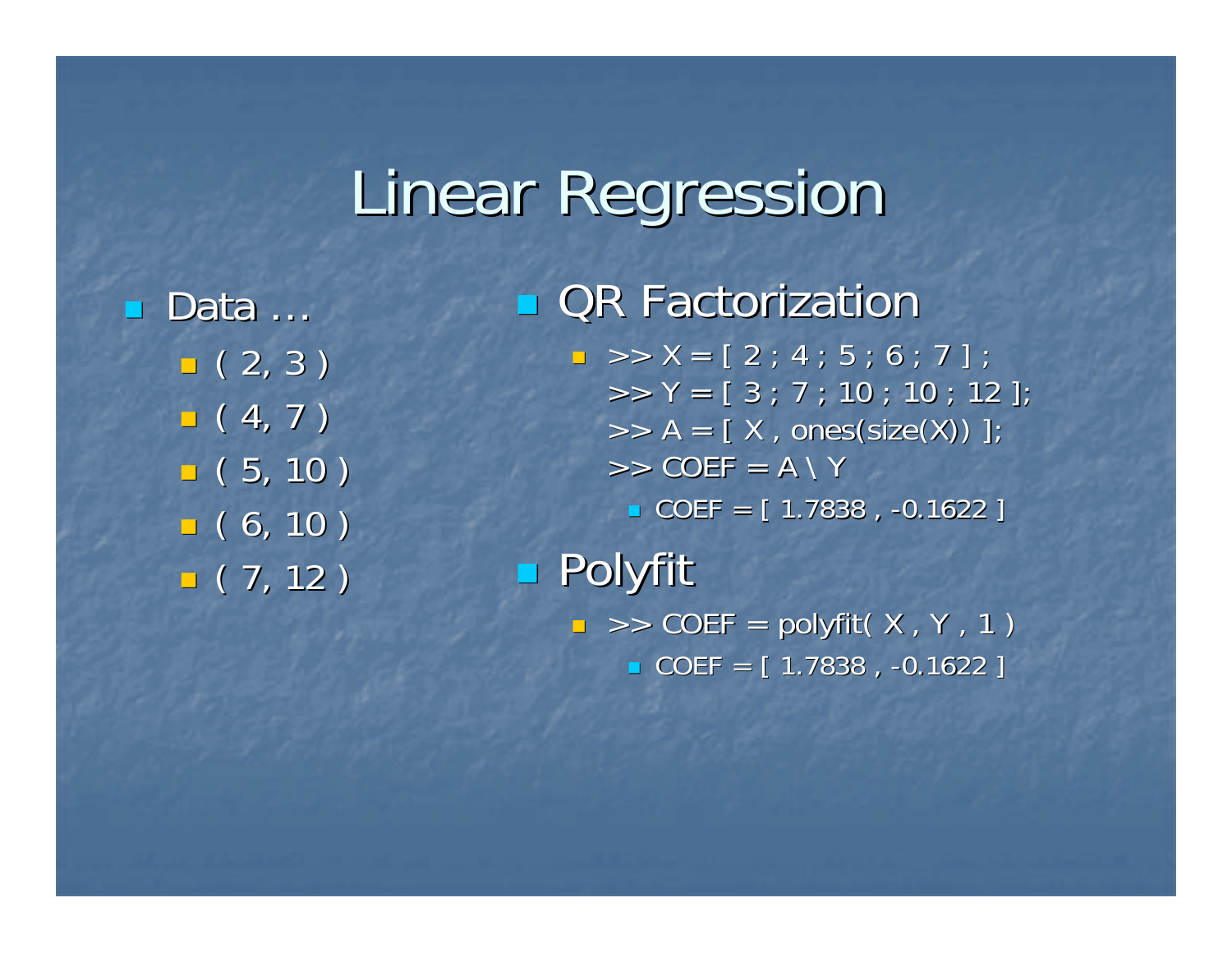### Concept of Transform

**Instead of Nonlinear Regression** … **E** Linearize the Equation

 $\mathbb{R}^3$ **Exponentials**  $\blacksquare$  Y = a\*e^(b\*X)  $\blacksquare$  ln(Y) = ln(a) + b\*X **Power Law**  $\blacksquare$  Y = a \* X^b ...  $\blacksquare$  ln(Y) = ln(a) + b\*ln(X)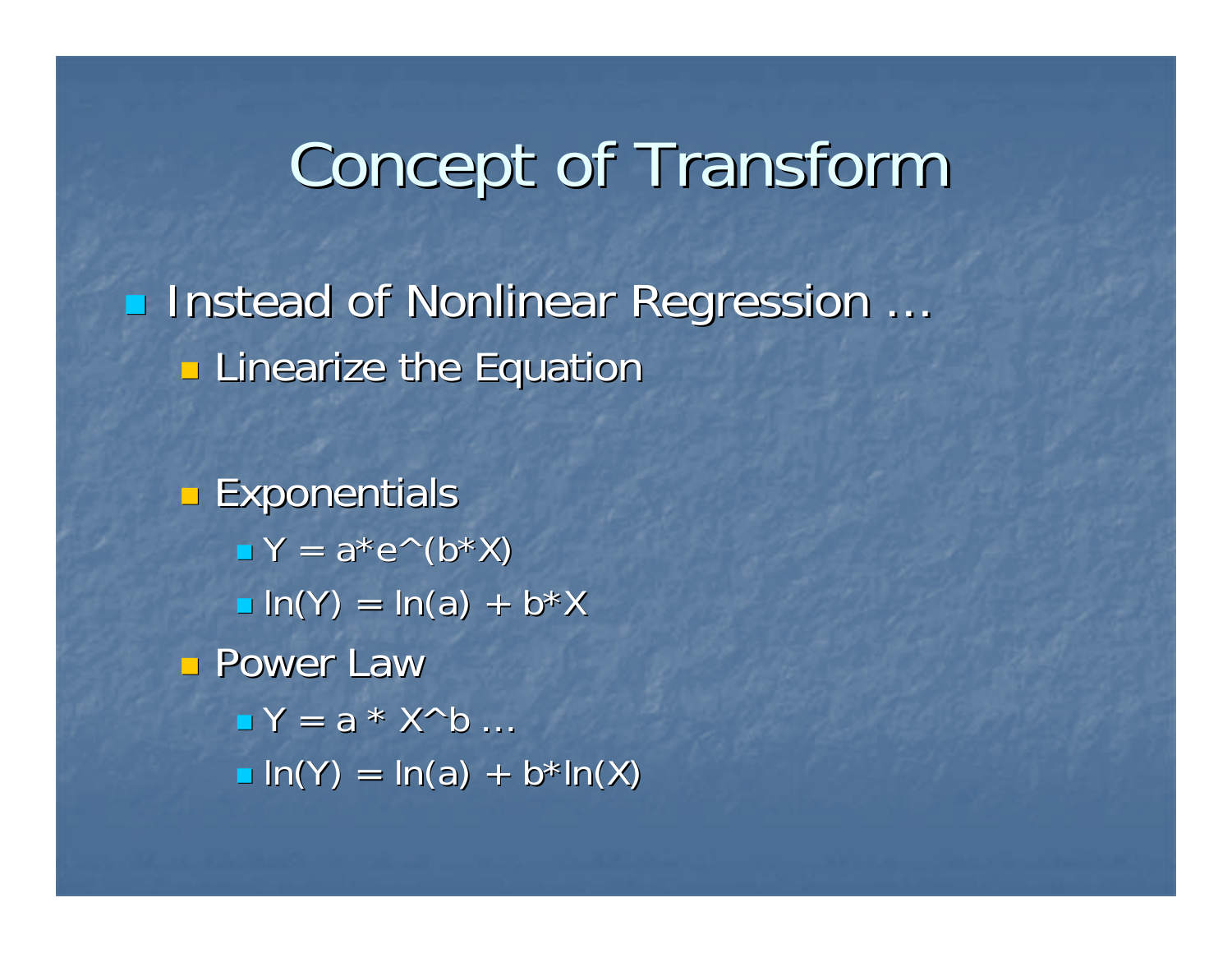### Power Law Regression –- Example –

 $\mathbb{R}^2$ 

 $\mathbb{R}^2$ **Regress Data**  $(y = 2*x^2 + noise)$  $\blacksquare$  (1,3)  $\overline{\phantom{0}}$  (2,8)  $\Box$   $($  3 , 17  $)$  $-$  (4,33)  $\overline{\phantom{0}}$  (  $5$  ,  $50$  )  $\overline{\phantom{0}}$  (  $6$  , 72 ) POWERFIT function COEF = powerfit( $x, y$ )

 $ln_x = log(x)$ ;  $\overline{\ln y} = \log(y)$ ;  $COEF = polyfit(x , y , 1);$  $COEF(2) = exp(COEF(2))$ ; **E** Calling Code  $\blacksquare$  >> x = [ 1 , 2 , 3 , 4 , 5 , 6 ];  $\Rightarrow$  y = [ 3 , 8 , 17 , 33 , 50 , 71 ]; >> COEF = powerfit(x,y) COEF = [ 1.7971 , 2.6552 ] = [ 1.7971 , 2.6552 ]

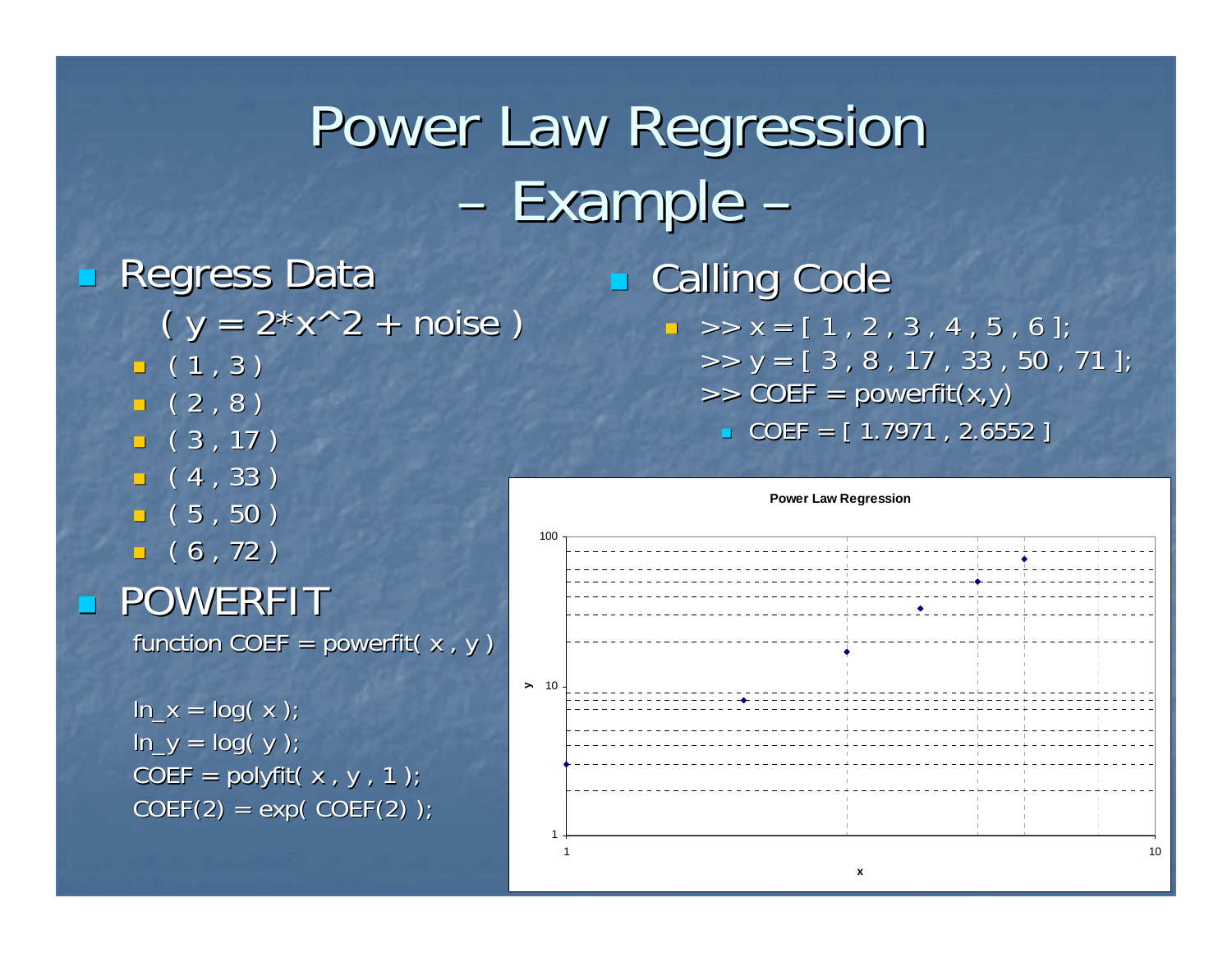### **Character Strings**

 $\blacksquare$  Assignment  $\Box >> X = 'HELLO'$  $\Box >> Y = 2.7183;$  $\blacksquare$  >> Z = num2str( Y )  $\blacksquare$  Z = '2.7183' **Concatenation**  $\blacksquare$  >> X = strcat( 'HELLO', ' WORLD') -OR- $>> X =$  ['HELLO' 'WORLD']  $\blacksquare$  X = 'HELLOWORLD' **Comparison**  $\blacksquare$  >>  $\lambda$  = 'HI' >> Y = 'HE'  $\blacksquare$  >> Z = strcmp( X, Y )  $\blacksquare$   $\mathsf{Z}\,=\,0$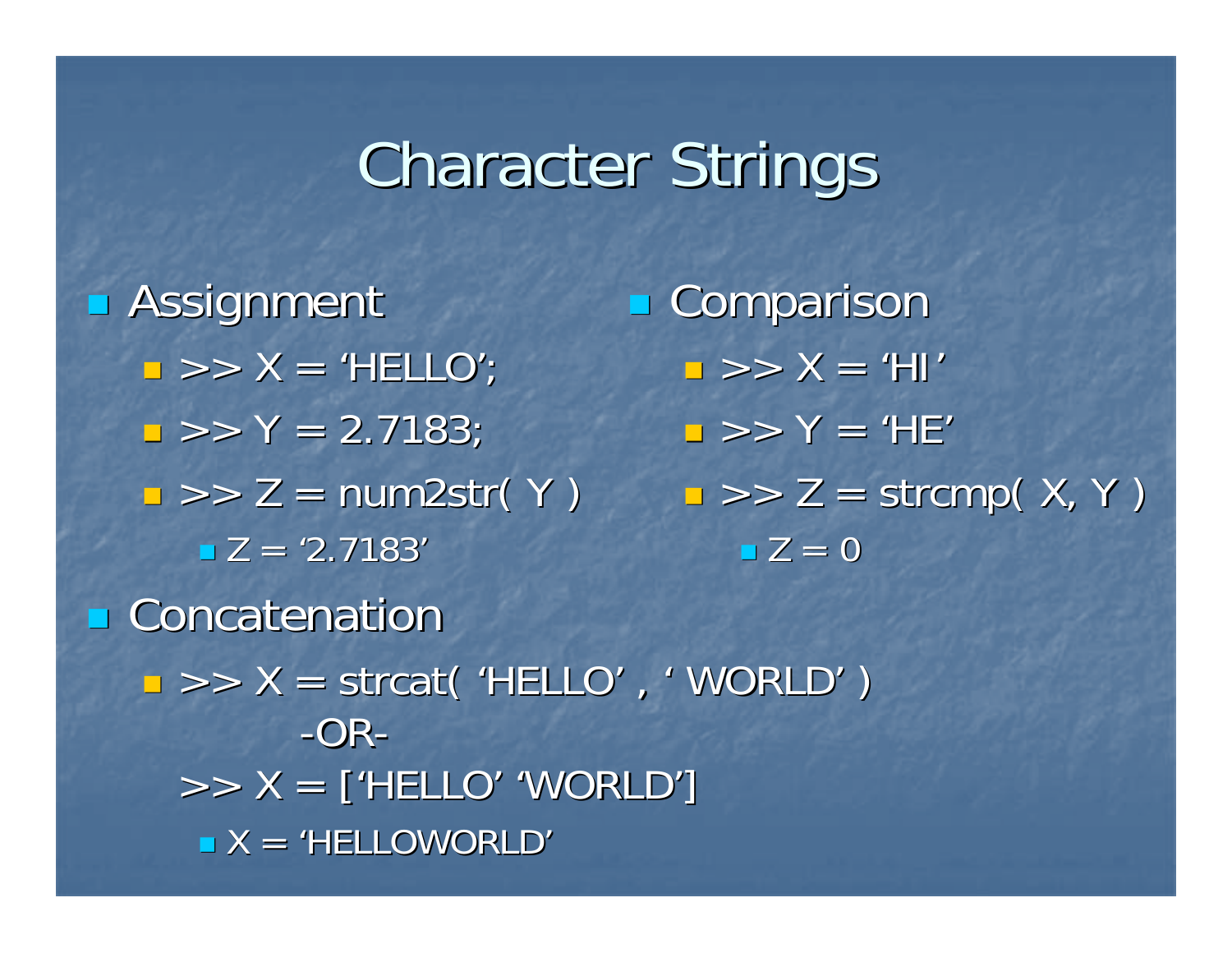### Structures

**B** Assignment ( Variable.Property = XYZ )  $\Box$  >> Person(1).Name = 'BOB'  $\Box$  >> Person(1).Addres = '99 Sunset Blvd'  $\blacksquare$  >> Person(1).Phone = 3334444  $\Box$  >> Person(2).Name = 'JANE'  $\mathbb{R}^2$  $\blacktriangleright$  >> Person(2). Address = '1750 Kirby Dr'  $\blacksquare$  ... etc.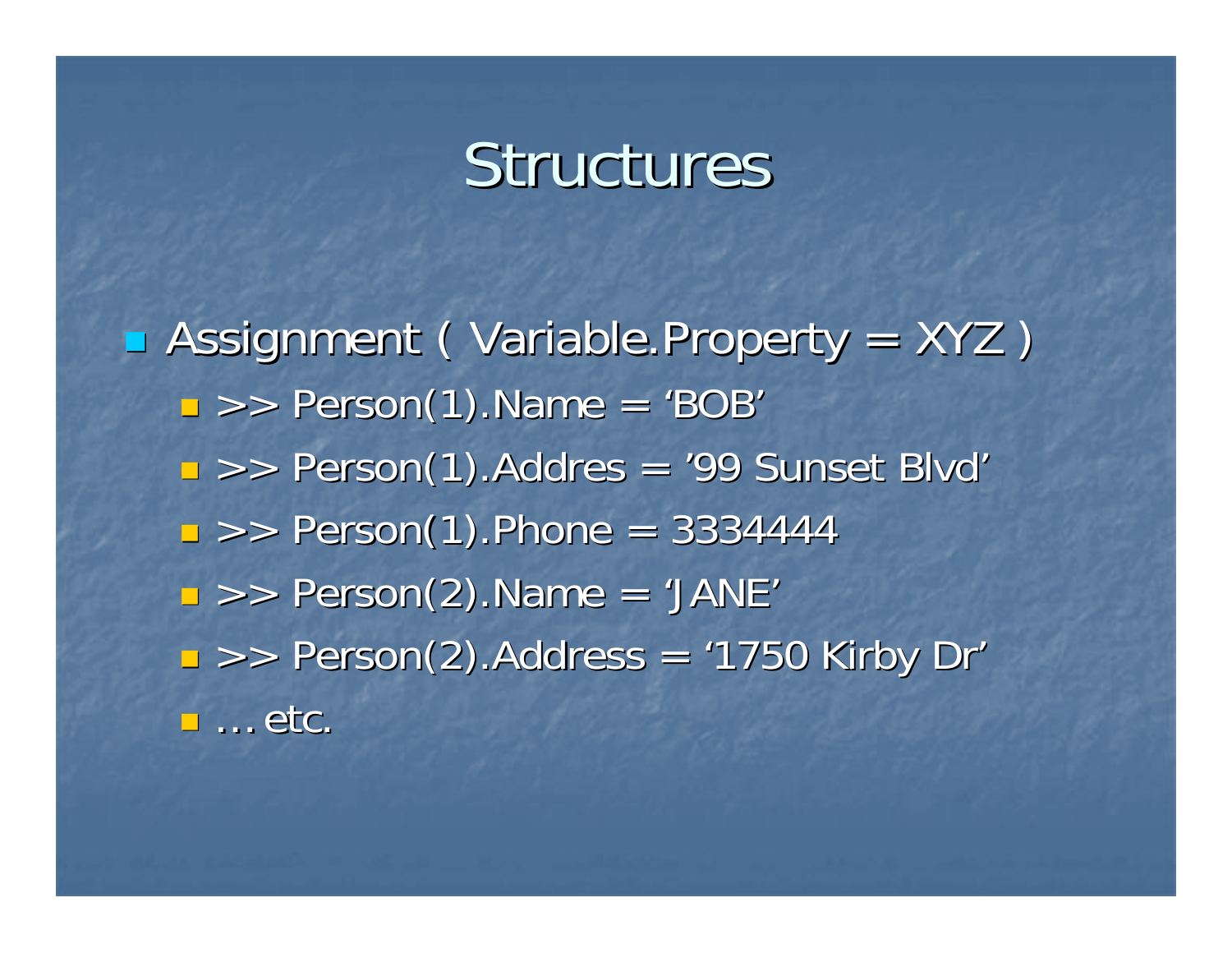### Cells

 $\blacksquare$  Assignment  $\Box >> \mathsf{X} = \{~\mathsf{1:4}~,~\mathsf{H} \mathsf{I}^\prime ~;~ \mathsf{[}~\mathsf{1}~, \mathsf{0}~;~\mathsf{0}~, \mathsf{1}~\mathsf{]}~,~\mathsf{3.1459}~\};$ **Index**  $\Box >> Z = \sf{X} \{1,1\}$ -OR-  $>> Z = X\{1\}$  $\blacksquare$  Z = [ 1 2 3 4 ]  $\Box >> Z = X\{1,2\}(1)$  Z = 'H'  $\Rightarrow$   $\ge$   $\ge$   $\ge$   $\times$  {2,1}(1,2)  $\blacksquare$  Z = 0